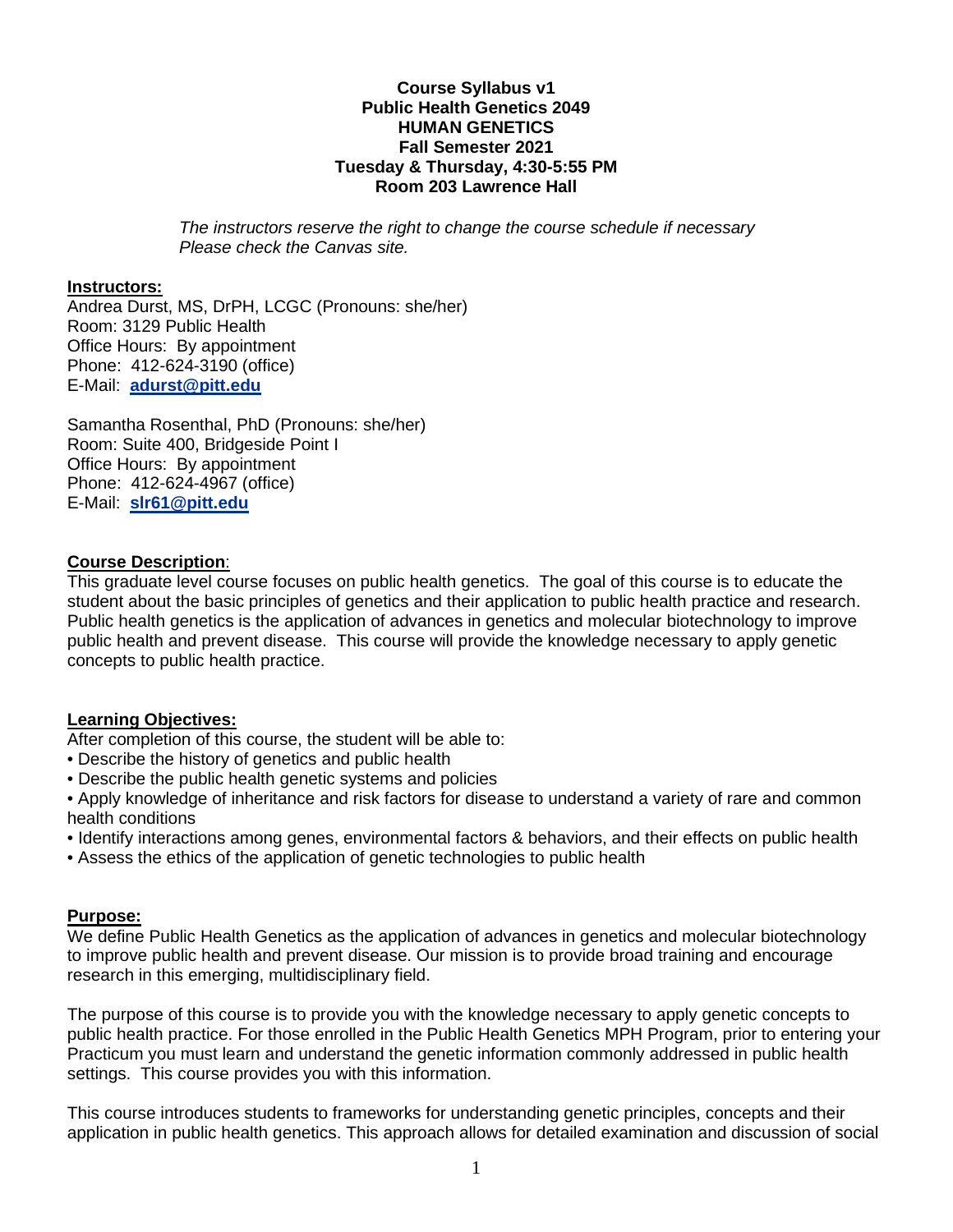and ethical issues in genetics that arise in research, practice and policy affecting both individuals and populations. We will explore the application of this framework in the context of public health genetics. The potential for tension between individual and societal perspectives is considered throughout the course. Of particular focus will be issues that arise in thinking about how advances in genetic technology can benefit or pose a threat to public health, particularly in the areas of health promotion and disease prevention.

### **Teaching Philosophy:**

This course emphasizes active participation, critical thinking, and continued learning. To maximize learning, our class environment will be inclusive and respectful of all individuals. Every member of our community is expected to be respectful of the individual perspectives, experiences, behaviors, worldviews, and backgrounds of others.

Because we all know different things and have different experiences, all questions and viewpoints are encouraged and respected in the classroom and within groups.

### **Health and Safety Statement:**

In the midst of this pandemic, it is extremely important that you abide by public health regulations and University of Pittsburgh health standards and guidelines. While in class, at a minimum this means that you must wear a face covering and comply with physical distancing requirements; other requirements may be added by the University during the semester. These rules have been developed to protect the health and safety of all community members. Failure to comply with these requirements will result in you not being permitted to attend class in person and could result in a Student Conduct violation. For the most up-to-date information and guidance, please visit coronavirus.pitt.edu and check your Pitt email for updates before each class.

### **Texts:**

None required. Additional articles and handouts will be posted on Canvas.

# **Class Expectations/ Behavior and Ground Rules:**

Use of laptops or other device will be necessary.

### **Recordings:**

Students are not allowed to record or make copies of the lectures without prior approval of the instructor. All synchronous lectures will be recorded to facilitate learning. Students are not required to participate in the recorded conversation and may ask questions off-line.

**NOTE:** the recorded synchronous lecture may ONLY be viewed by the faculty member and the registered students for internal class purposes.

### **Copyright Notice:**

Course material may be protected by copyright. United States copyright law, 14 USC section 101, et sec., in addition to University policy and procedures, prohibit unauthorized duplication or retransmission of course materials. See [Library of Congress Copyright Office](http://www.copyright.gov/) and the [University Copyright Policy.](http://www.cfo.pitt.edu/policies/policy/10/10-04-01.html)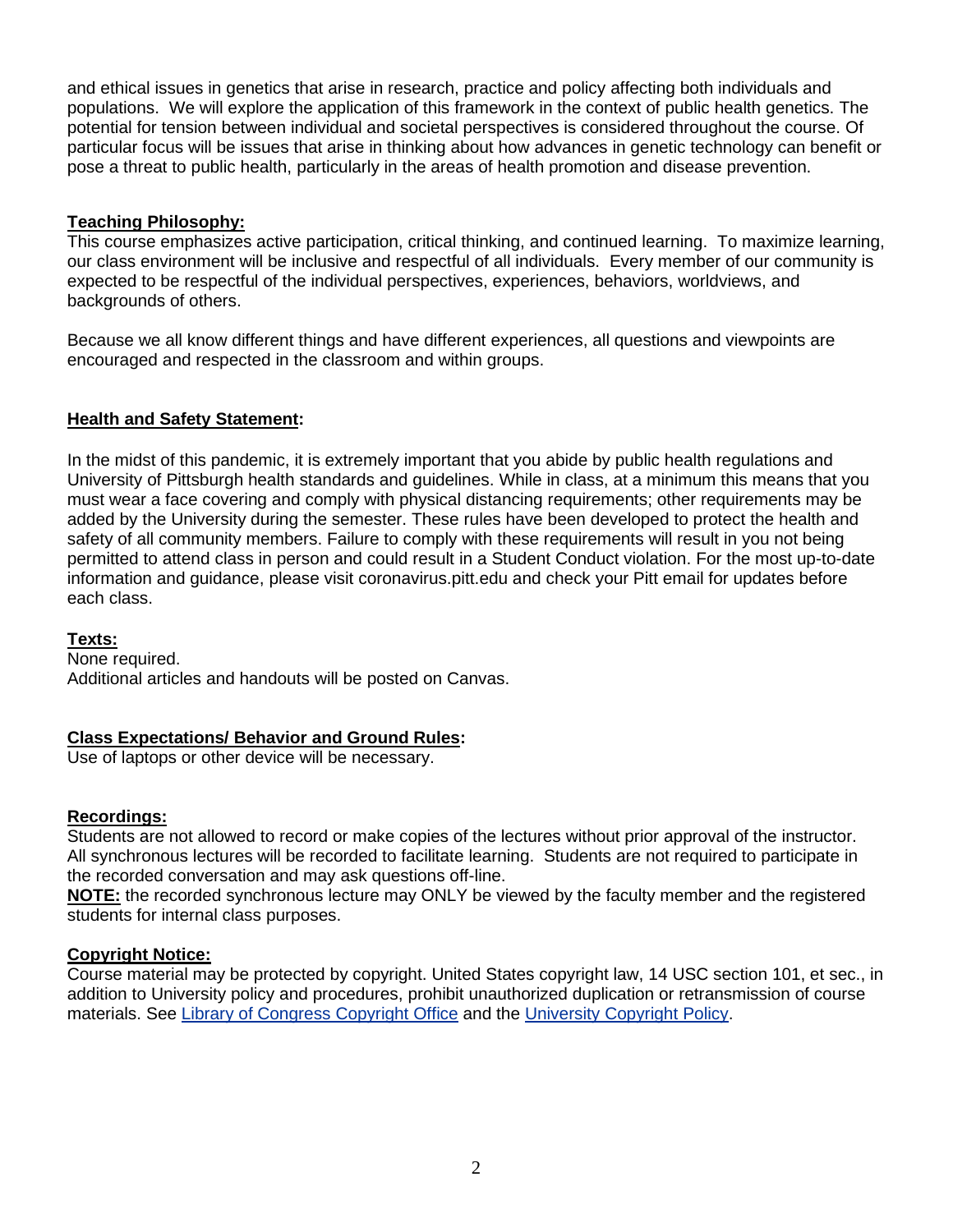# **Grading:**

The grading for this course is based on quizzes, multiple homework exercises (and in-class activities), six projects, and two exams.

*Except for the exams and quizzes*, students may help each other to achieve the best work you are capable of producing. Working with one another to achieve mastery will help you learn the material with greater ease and enjoyment.

Grading scale:

 $94 - 100\% = A$  $90-93% = A$  $87-89\% = B+$  $84 - 86\% = B$  $80-83% = B$  $70 - 79\% = C$ Below  $70% = F$ 

# **Projects (135 points total):**

The initial due dates for the project are listed in the table below.

*However, please check Canvas for details and updates regarding the assignments.* You will select one group (3-4 students) to work with for all projects that have a group component for the duration of the semester.

Project #1- Public Health Genetics Book Club (Total: 20 points).

We will discuss the following two books in a book club setting. Each student must read one book in its entirety. Students must submit a substantive response to the prompt on the appropriate Discussion Board. A grading rubric for discussion posts will be provided.

Book #1

# *The Immortal Life of Henrietta Lacks, Rebecca Skloot, Crown, 2010. – Non-fiction*

"From a single, abbreviated life grew a seemingly immortal line of cells that made some of the most crucial innovations in modern science possible. And from that same life, and those cells, Rebecca Skloot has fashioned in *The Immortal Life of Henrietta Lacks* a fascinating and moving story of medicine and family, of how life is sustained in laboratories and in memory."

### Book #2

### *The Philadelphia Chromosome: A Genetic Mystery, a Lethal Cancer, and the Improbable Invention of a Lifesaving Treatment*

"Science journalist Jessica Wapner reconstructs more than forty years of crucial breakthroughs, clearly explains the science behind them, and pays tribute—with extensive original reporting, including more than thirty-five interviews—to the dozens of researchers, doctors, and patients with a direct role in this inspirational story. Their curiosity and determination would ultimately lead to a lifesaving treatment unlike anything before it."

Project #2 – Family History form /Family Portrait (Total: 10 points).

Understanding one's family health history is an important message to the public from the field of public health genetics. This assignment will give you first-hand experience collecting and recording this information for your own family. You will also complete a small assessment of the My Family Health Portrait tool.

Project #3 – Ethics report and debate (Total: 30 pts).

Using ethical principles, you will assess the ethical issues involved in one of the four current topics in public health genetics outlined below.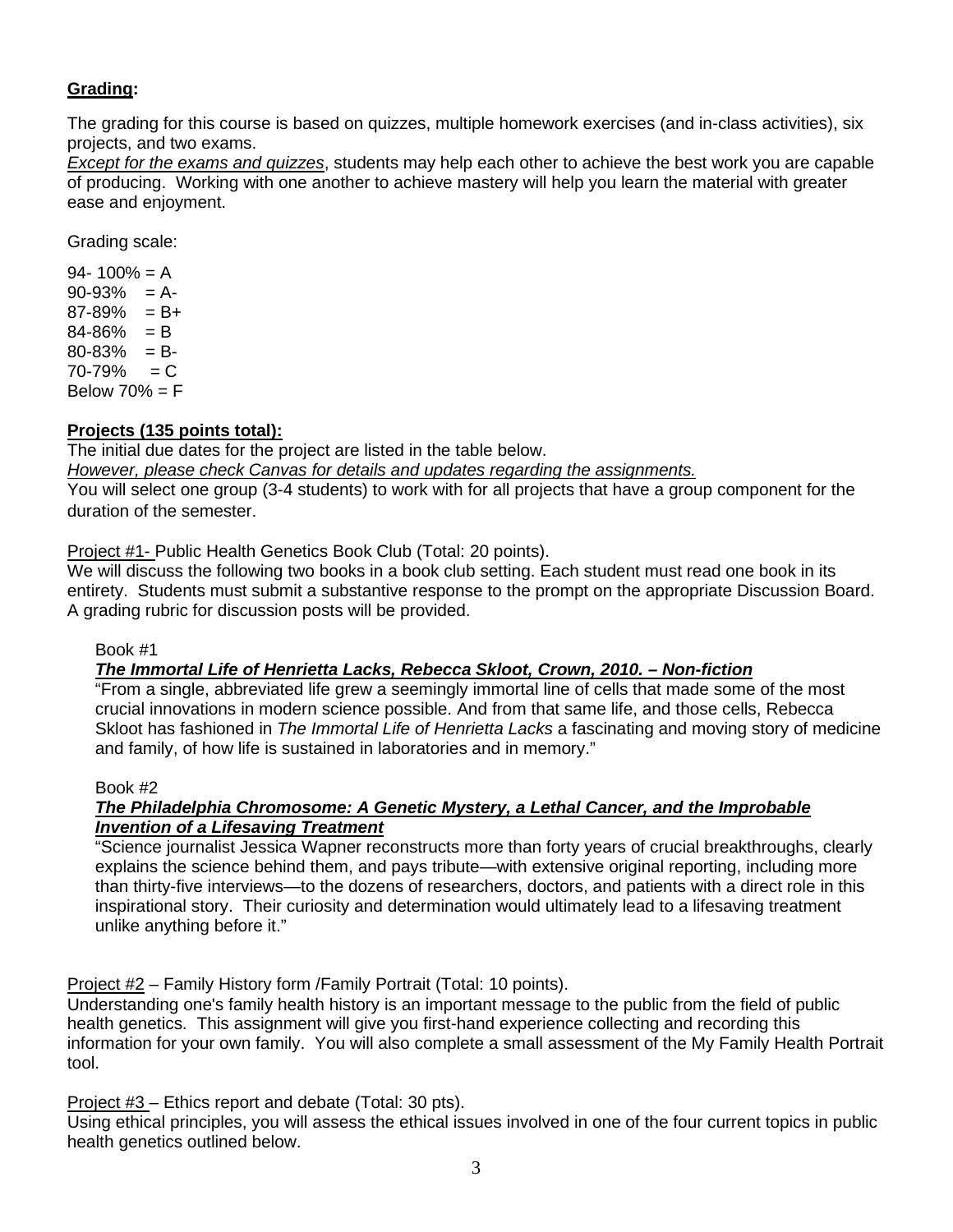*\*\*The instructors will assign you to a specific topic and post it on Canvas Assignments.\*\**

You first will write a report stating your personal assessment and conclusions (15 pts). You will also be part of a group and debate one of four pre-assigned positions in class (15 pts). Please check Canvas Assignments for your topic and assignment.

Project #4- Newborn Screening State Statutes (Total: 35 points).

- Part 1: After reviewing Public Health Genetics Policy in class, each student will be assigned several states to research and gather information on regarding state newborn screening policies. Students will enter their information into a universal spreadsheet that will be available through OneDrive (located on your My Pitt page). (20 points)
- Part 2: Students will be assigned to groups for the second part of this project. Each group will assess the data collected in Part 1 to identify trends of interest and report out statistics in a PowerPoint presentation. Each group will **upload** an *annotated* PowerPoint presentation of analyses and results. (15 points)

# Project #5 – Public Health Case Study – (20 points).

You will represent a member of a Blue Ribbon Commission on Ethics and Human Genetic Technologies to study and report on genetics issues in state health policy. As a representative of your constituency, you will write a short position statement (including ethical and other concerns) and post this document on Canvas in the designated discussion board for your fellow students and the instructors to read. (10 points) Then, you will meet as a group during the 60-70 minutes during class time, to devise a report that you will make to the "state legislature" (represented by the instructors). (10 points)

#### Project #6- Infographic (Total: 20 points)

Each group will select a focused topic in public health genetics for which they need to develop an infographic (15 points) that explains the topic, conveys its relevance, and describes what the target audience should do with the information. At the end of the semester, each group will have a chance to share their infographic with the class in an informal presentation (5 points).

### **Homework (40 points) and Quizzes (30 points)**

Throughout the semester, four short homework assignments (10 points each) will be given based on the material covered in class. Each homework assignment will include instructions and due date.

In addition, four online quizzes will also be assigned throughout the semester. Each quiz will comprise 5-10 questions. If you are unable to attend class for any reason the day of a quiz, you may make arrangements to take the quiz either online and/or at a later time as agreed upon with the instructors. You will also have the option to drop your lowest quiz grade at the end of the semester.

# **Exams (150 points):**

You will have 1 mid-term (50 points) and 1 final exam (100 points) for the semester.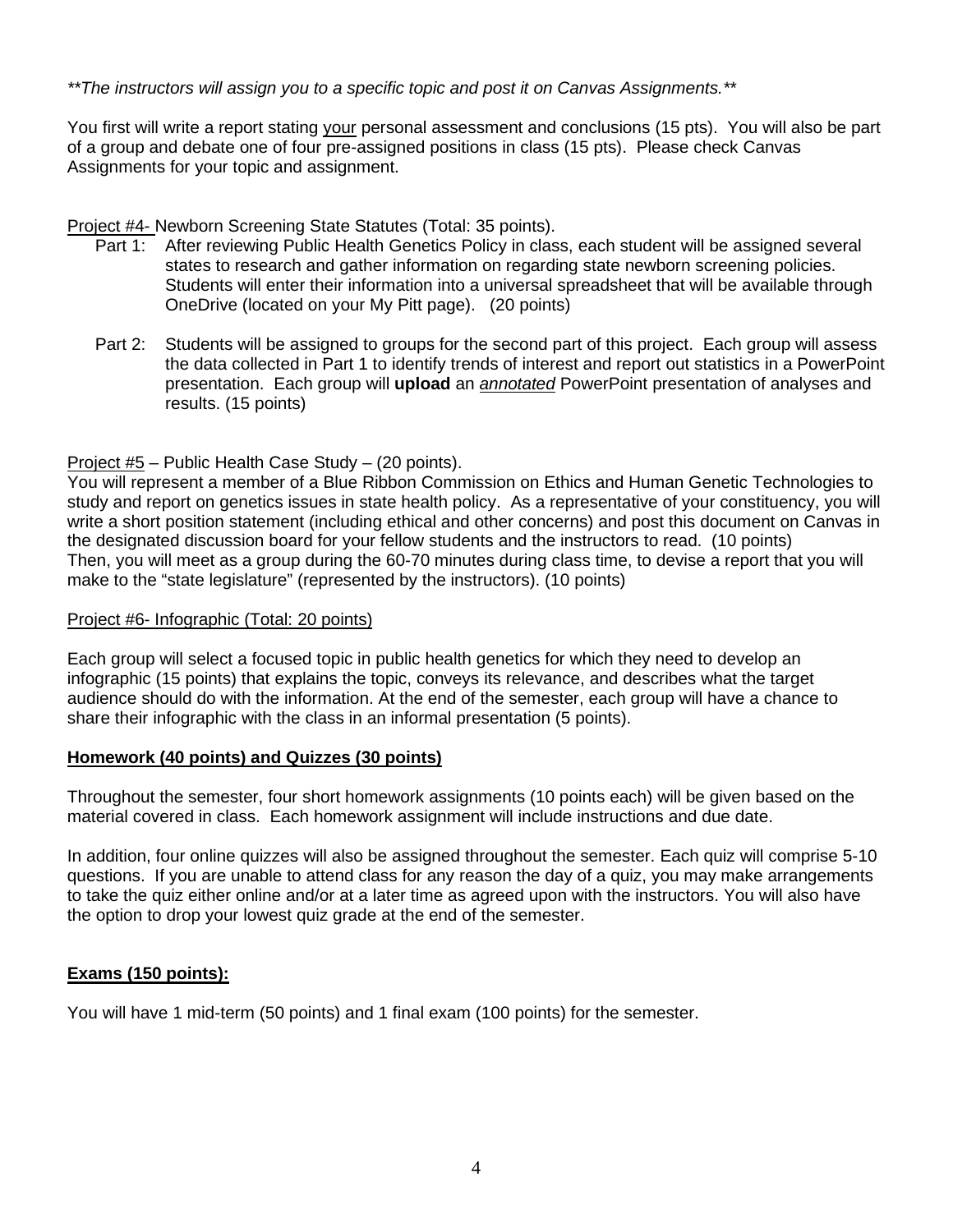#### **Class Schedule**  *\*\*The instructors reserve the right to make changes to the Due Dates and Class Schedule\*\**

| <b>Date</b> | <b>Topic</b>                                               | Instructor(s) |
|-------------|------------------------------------------------------------|---------------|
| 8/27/21     | <b>Fall Term Begins</b>                                    |               |
| 8/31/21     | Syllabus review; Introduction Public Health and Genetics,  | SR & AD       |
|             | Newborn Screening                                          |               |
| 9/2/21      | Diversity/Havasupai                                        | <b>SR</b>     |
| 9/6/21      | <b>University Closed-Labor Day</b>                         |               |
| 9/7/21      | Genetics, Ethics, and Law                                  | AD            |
|             | <b>QUIZ1</b>                                               |               |
| 9/9/21      | Ethics continued                                           | <b>MD</b>     |
| 9/10/21     | <b>Add/drop ends</b>                                       |               |
| 9/11/21     | Project groups must be decided                             |               |
| 9/14/21     | Discussion of Havasupai Case                               | SR & AD       |
| 9/16/21     | Overview of the Public Health System                       | SR & AD       |
| 9/21/21     | <b>Negotiation</b> skills                                  | <b>RM</b>     |
|             | Ethics Report Due, 11:59 p.m.                              |               |
| 9/23/21     | GATTACA – movie night                                      | SR & AD       |
| 9/28/21     | GATTACA - movie night (finish) & Ethics Case Discussion    | AD            |
| 9/30/21     | Overview of the Public Health Genetics System              | AD            |
|             | <b>OUIZ2</b>                                               |               |
| 10/5/21     | <b>Public Health Genetics Policy/Statutes</b>              | AD            |
|             | <b>OUIZ3</b>                                               |               |
| 10/7/21     | <b>Ethics Debates 1&amp;2</b>                              | SR & AD       |
| 10/12/21    | <b>Ethics Debates 3&amp;4</b>                              | SR & AD       |
| 10/14/21    | <b>CDC</b> Tier 1 Genomics Applications                    | AD            |
| 10/15/21    | <b>Fall Break for Students</b>                             |               |
| 10/18/21    | Family Portrait Due, 11:59 p.m.                            |               |
| 10/19/21    | <b>MID-TERM EXAM</b>                                       |               |
| 10/21/21    | Literacy                                                   | AD            |
|             | NBS by states, spreadsheet completion due 11:59 p.m.       |               |
| 10/26/21    | <b>FORCE Training</b>                                      | <b>SF</b>     |
| 10/28/21    | <b>Advocacy Lecture</b>                                    | <b>RM</b>     |
|             | <b>Fall Term deadline for students to submit Monitored</b> |               |
| 10/29/21    | <b>Withdrawal forms to Dean's Office</b>                   |               |
|             | <b>Final Exam Conflict Form Submission Deadline</b>        |               |
| 11/2/21     | Topics in Public Health [Cascade Screening - Arvon],       |               |
|             | Discussion of contact tracing                              | <b>SR</b>     |
|             | <b>Election Day</b>                                        |               |
| 11/4/21     | Common Disease - Personalized Medicine                     | <b>SR</b>     |
| 11/5/21     | NBS slides due, 11:59 p.m.                                 |               |
| 11/6/21     | <b>Spring Term open enrollment begins</b>                  |               |
| 11/9/21     | Precision Medicine 1                                       | <b>SR</b>     |
| 11/11/21    | Precision Medicine 2/Warfarin                              | SR & AD       |
| 11/16/21    | Precision Public Health/Medicine vs Public Health          | SR & AD       |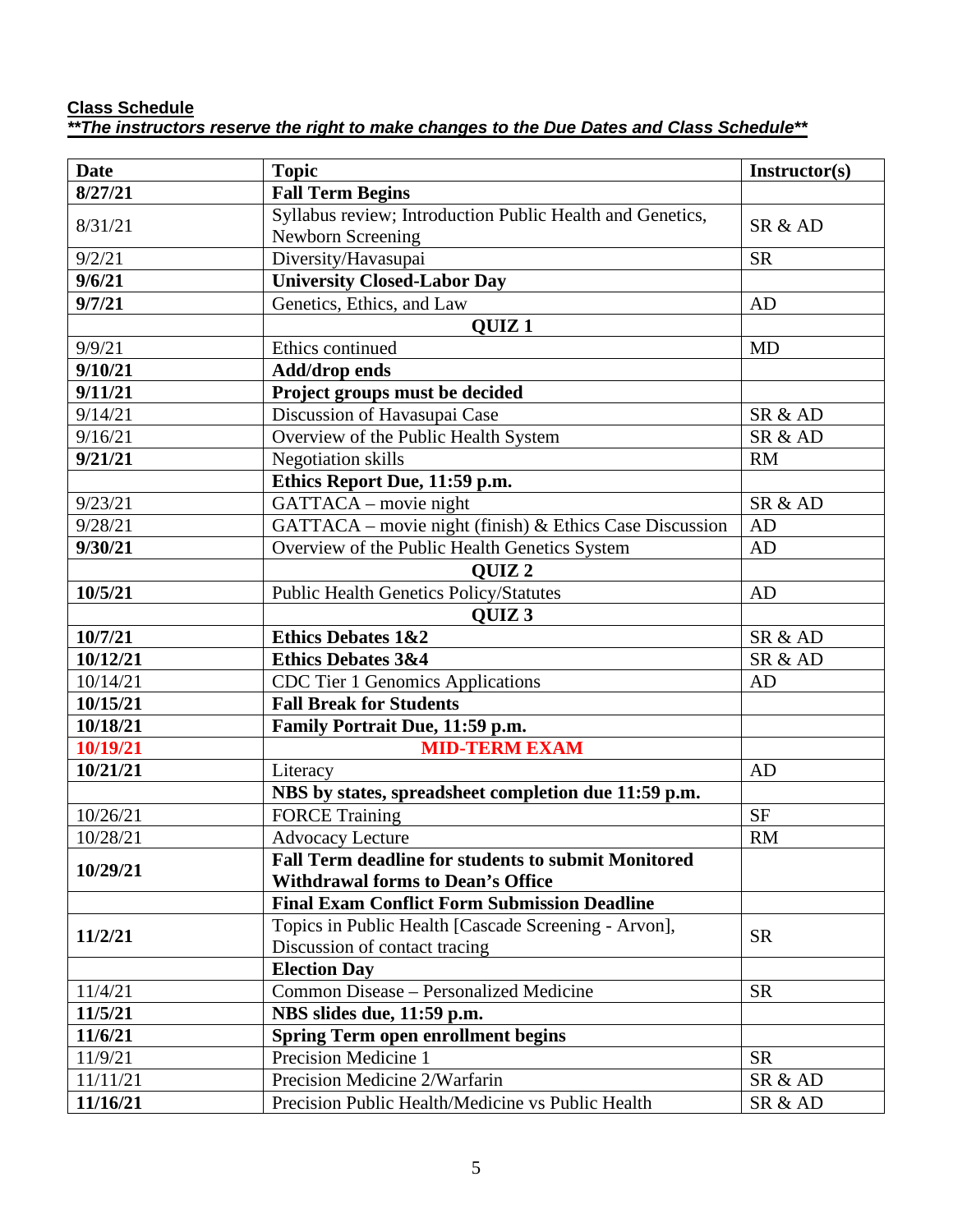|                   | The Public Health Genetics Book Club Discussion Board |           |
|-------------------|-------------------------------------------------------|-----------|
|                   | Questions due 11:59 p.m.                              |           |
| 11/18/21          | The Public Health Genetics Book Club In Class         | <b>SR</b> |
|                   | <b>Discussion</b>                                     |           |
|                   | <b>OUIZ4</b>                                          |           |
| 11/21/21-11/28/21 | <b>Thanksgiving Recess for students</b>               |           |
| 11/29/21          | <b>Classes Resume</b>                                 |           |
| 11/30/21          | One Health                                            | <b>SR</b> |
|                   | Blue Ribbon Panel Document due, 11:59 p.m.            |           |
| 12/2/21           | <b>Current Topics</b>                                 | SR & AD   |
| 12/7/21           | Infographic show and tell                             | SR & AD   |
| 12/9/21           | <b>Blue Ribbon Panel</b>                              | SR & AD   |
| 12/13/21          | <b>Final exam available</b>                           |           |
| 12/14/21          | No class                                              |           |
| 12/16/21          | <b>FINAL EXAM DUE</b>                                 |           |
| 12/18/21          | <b>End of Fall Term</b>                               |           |
| 12/19/21          | <b>Winter Recess Begins</b>                           |           |
| 12/20/21          | <b>Grades Due</b>                                     |           |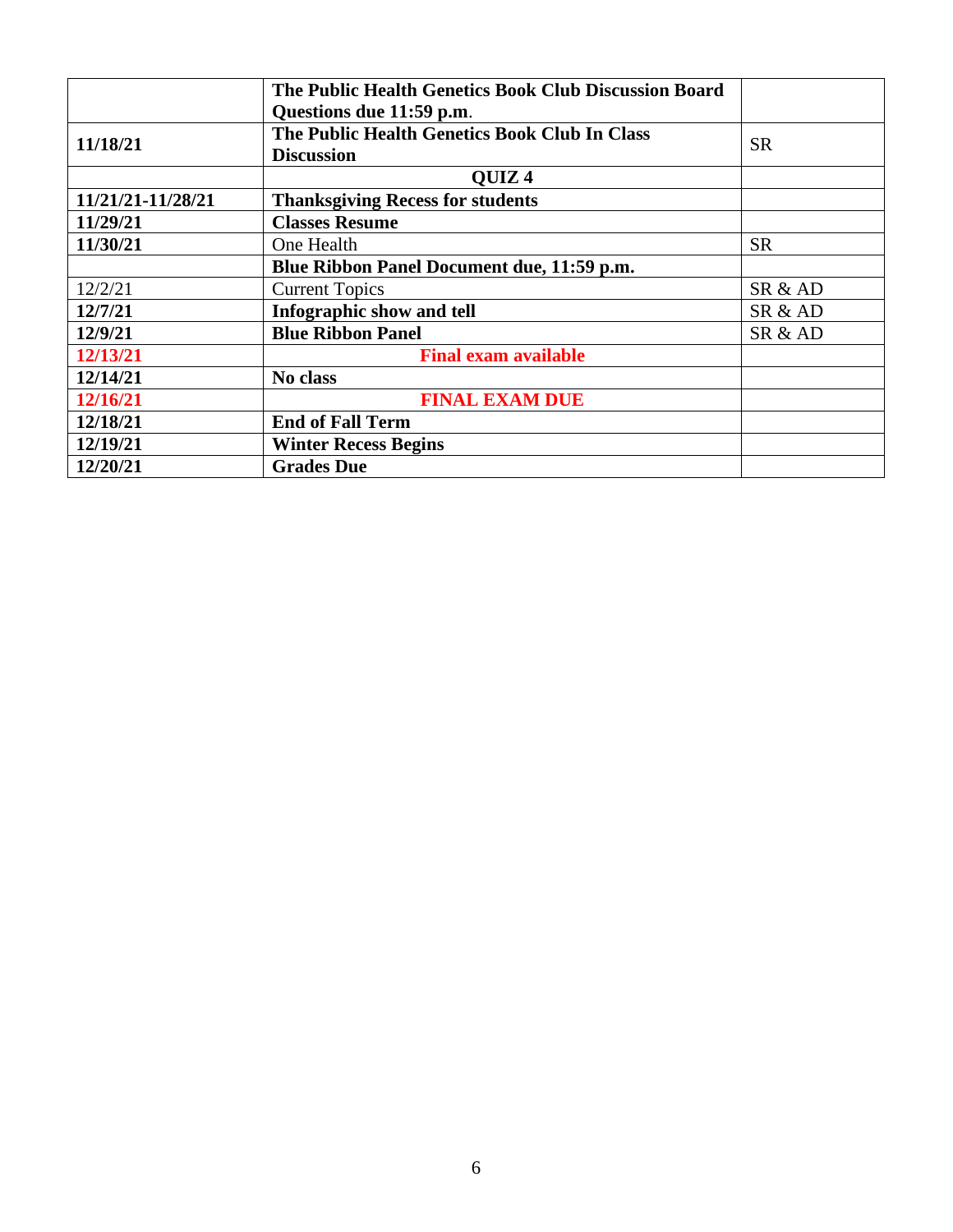# **Pitt Public Health Diversity Statement (Effective Academic Year 2021**‐**22)**

The University of Pittsburgh Graduate School of Public Health considers the diversity of its students, faculty, and staff to be a strength and critical to its educational mission. Pitt Public Health is committed to creating and fostering inclusive learning environments that value human dignity and equity and promote social justice. Every member of our community is expected to be respectful of the individual perspectives, experiences, behaviors, worldviews, and backgrounds of others. While intellectual disagreement may be constructive, no derogatory statements, or demeaning or discriminatory behavior will be permitted.

If you feel uncomfortable or would like to discuss a situation, please contact any of the following:

- the course director or course instructor:
- the Pitt Public Health Associate Dean responsible for diversity and inclusion;
- the University's Office of Diversity and Inclusion at 412-648-7860 or https://www.diversity.pitt.edu/ civil‐rights‐title‐ix‐compliance/make‐report/report‐form (anonymous reporting form)

### **Disabilities:**

If you have a disability for which you are or may be requesting an accommodation, you are encouraged to contact both your instructor and [Disability Resources and Services,](http://www.drs.pitt.edu/) 140 William Pitt Union, 412-648-7890 as early as possible in the term.

### **Academic Integrity (Approved by EPCC on 7/31/18):**

All students are expected to adhere to the school's standards of academic honesty. Cheating/plagiarism will not be tolerated. The Graduate School of Public Health's policy on academic integrity, which is based on the University policy, is available online in the Pitt Public Health Academic

Handbook [www.publichealth.pitt.edu/home/academics/academic-requirements.](https://na01.safelinks.protection.outlook.com/?url=http%3A%2F%2Fwww.publichealth.pitt.edu%2Fhome%2Facademics%2Facademic-requirements&data=01%7C01%7CRobin.Leaf%40pitt.edu%7Cd2b682f8df1344a1488b08d5f7078713%7C9ef9f489e0a04eeb87cc3a526112fd0d%7C1&sdata=6ufA2nSlUetTPqxC3zE70WlE7mLMvNKznCNB7nQHwj0%3D&reserved=0) The policy includes obligations for faculty and students, procedures for adjudicating violations, and other critical information. Please take the time to read this policy.

#### **Plagiarism:**

University of Pittsburgh policy: "Integrity of the academic process requires that credit be given where credit is due. Accordingly, it is unethical to present as one's own work the ideas, representations, words of another, or to permit another to present one's own work without customary and proper acknowledgement of sources.

A student has an obligation to exhibit honesty and to respect the ethical standards of the profession in carrying out his or her academic assignments. Without limiting the application of this principle, a student may be found to have violated this obligation if he or she:\*

10. Presents as one's own, for academic evaluation, the ideas, representations, or words of another person or persons without customary and proper acknowledgment of sources.

11. Submits the work of another person in a manner which represents the work to be one's own." Source: *<http://www.bc.pitt.edu/policies/policy/02/02-03-02.html>*

Therefore, you must clearly indicate which thoughts are yours and which thoughts belong to others by citing your sources. If you are uncertain, please contact the instructor. Plagiarism detection software will be used in this course. If plagiarism is detected, you will automatically receive a grade of zero for that assignment.

### **Sexual Misconduct, Required Reporting and Title IX Statement:**

The University is committed to combatting sexual misconduct. As a result, you should know that University faculty and staff members are required to report any instances of sexual misconduct, including harassment